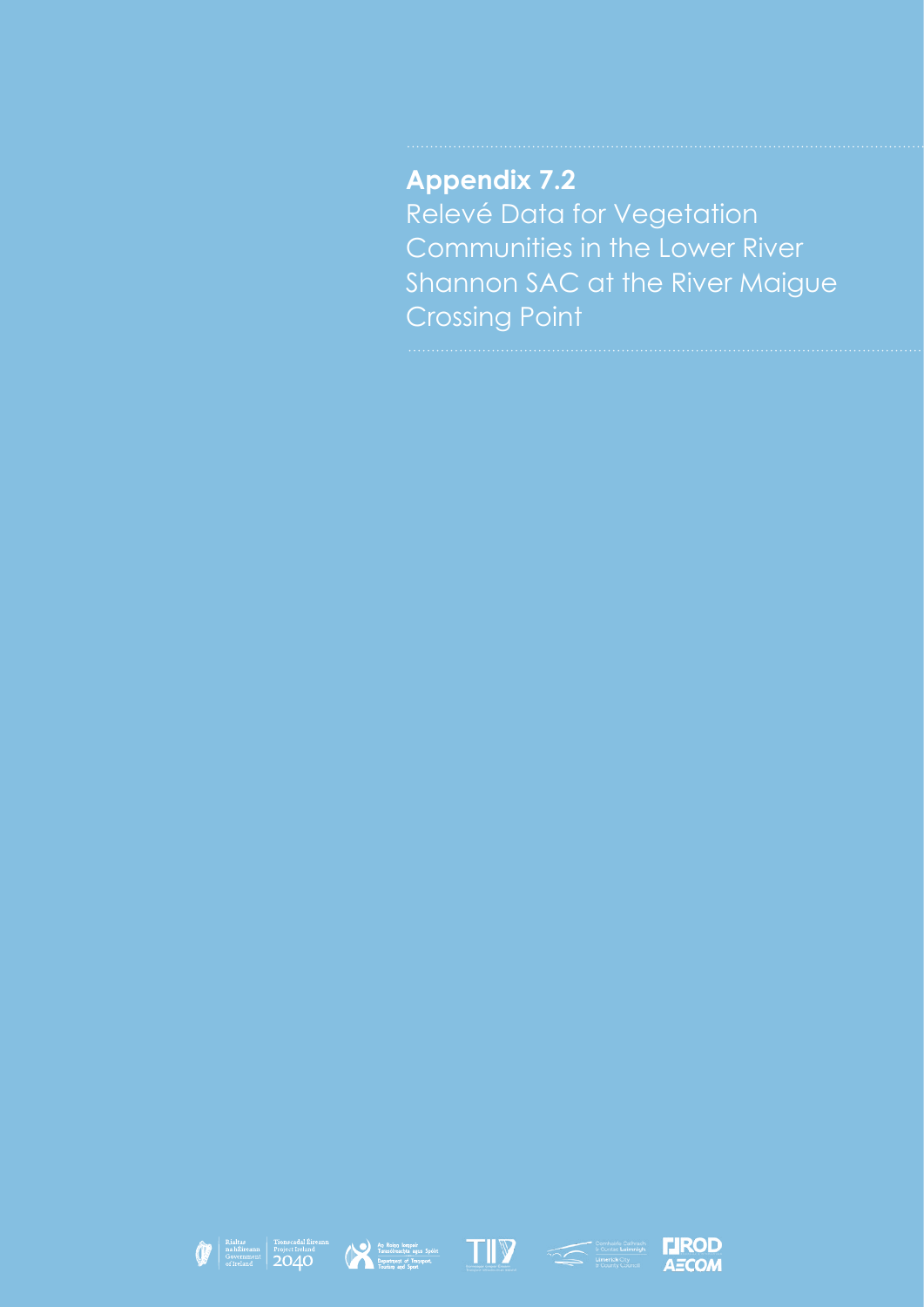## **APPENDIX 7.2 Relevé Data for Vegetation Communities in the Lower River Shannon SAC at the River Maigue crossing point**

| <b>VEGETATION RELEVE CARD</b>                                                                           |                |                     |                                                 |                           |                |  |  |  |  |
|---------------------------------------------------------------------------------------------------------|----------------|---------------------|-------------------------------------------------|---------------------------|----------------|--|--|--|--|
| Site name:<br>Locality:                                                                                 |                |                     | Site number:                                    | Quadrant number:          |                |  |  |  |  |
| <b>River Maigue</b>                                                                                     | Islandea       |                     | KER <sub>26</sub>                               | 1                         |                |  |  |  |  |
| Photo:                                                                                                  | Date:          |                     | Recorder:                                       | <b>Quadrant Grid Ref:</b> |                |  |  |  |  |
|                                                                                                         | 20/08/19       |                     | P.Murphy                                        | 545929 647003             |                |  |  |  |  |
| Site description:                                                                                       |                |                     | Quadrat description:                            |                           |                |  |  |  |  |
| River<br>in<br>tidal<br>stretch<br>embankments c8-10m from river banks. River<br>banks steeply sloping. | with           | artificial<br>flood | Lower river bank (west), bottom of tidal range. |                           |                |  |  |  |  |
| Altitude:                                                                                               | Aspect:        | Slope:              | Notes:                                          |                           |                |  |  |  |  |
| 1 <sub>m</sub>                                                                                          | East facing    | 15°                 |                                                 |                           |                |  |  |  |  |
| Vegetation cover:                                                                                       | Cover $(\%)$ : | Height              | 91-100%                                         |                           | 10             |  |  |  |  |
| <b>Total cover</b>                                                                                      | 20             | $(cm)$ :            | 76-90%                                          |                           | 9              |  |  |  |  |
| Trees/ Shrub                                                                                            |                |                     | 51-75%                                          |                           | 8              |  |  |  |  |
| Dwarf shrub                                                                                             |                |                     | 34-50%                                          |                           | $\overline{7}$ |  |  |  |  |
| Heath                                                                                                   |                |                     | 26-33%                                          |                           | 6              |  |  |  |  |
| Herb/grass                                                                                              | 20             |                     | 11-25%                                          |                           | 5              |  |  |  |  |
| Lichens & Bryophyte                                                                                     |                | 20                  | 4-10%                                           |                           | 4              |  |  |  |  |
| Algae                                                                                                   |                |                     | <4% (many individuals)                          |                           | 3              |  |  |  |  |
|                                                                                                         |                |                     | <4% (several individuals)                       |                           | $\overline{2}$ |  |  |  |  |
|                                                                                                         |                |                     | <4% (few individuals)                           |                           |                |  |  |  |  |
|                                                                                                         |                |                     | Small numbers adjacent                          |                           | $\ddot{}$      |  |  |  |  |
| Species:                                                                                                |                | Cover:              | Species:                                        |                           | Cover:         |  |  |  |  |
| Bare mud                                                                                                |                | 9                   |                                                 |                           |                |  |  |  |  |
| Callitriche                                                                                             |                | 4                   |                                                 |                           |                |  |  |  |  |
| Rumex crispus subsp. uliginosus                                                                         |                | $\overline{2}$      |                                                 |                           |                |  |  |  |  |
| Alisma plantago-aquatica                                                                                |                | $\overline{2}$      |                                                 |                           |                |  |  |  |  |
| Polygonum hydropiper                                                                                    |                | 4                   |                                                 |                           |                |  |  |  |  |
| Apium nodiflorum                                                                                        |                | 4                   |                                                 |                           |                |  |  |  |  |
| Scirpus maritimus                                                                                       |                | $\ddot{}$           |                                                 |                           |                |  |  |  |  |
| Beta vulgaris sup. sp. maritima                                                                         |                | $\ddot{}$           |                                                 |                           |                |  |  |  |  |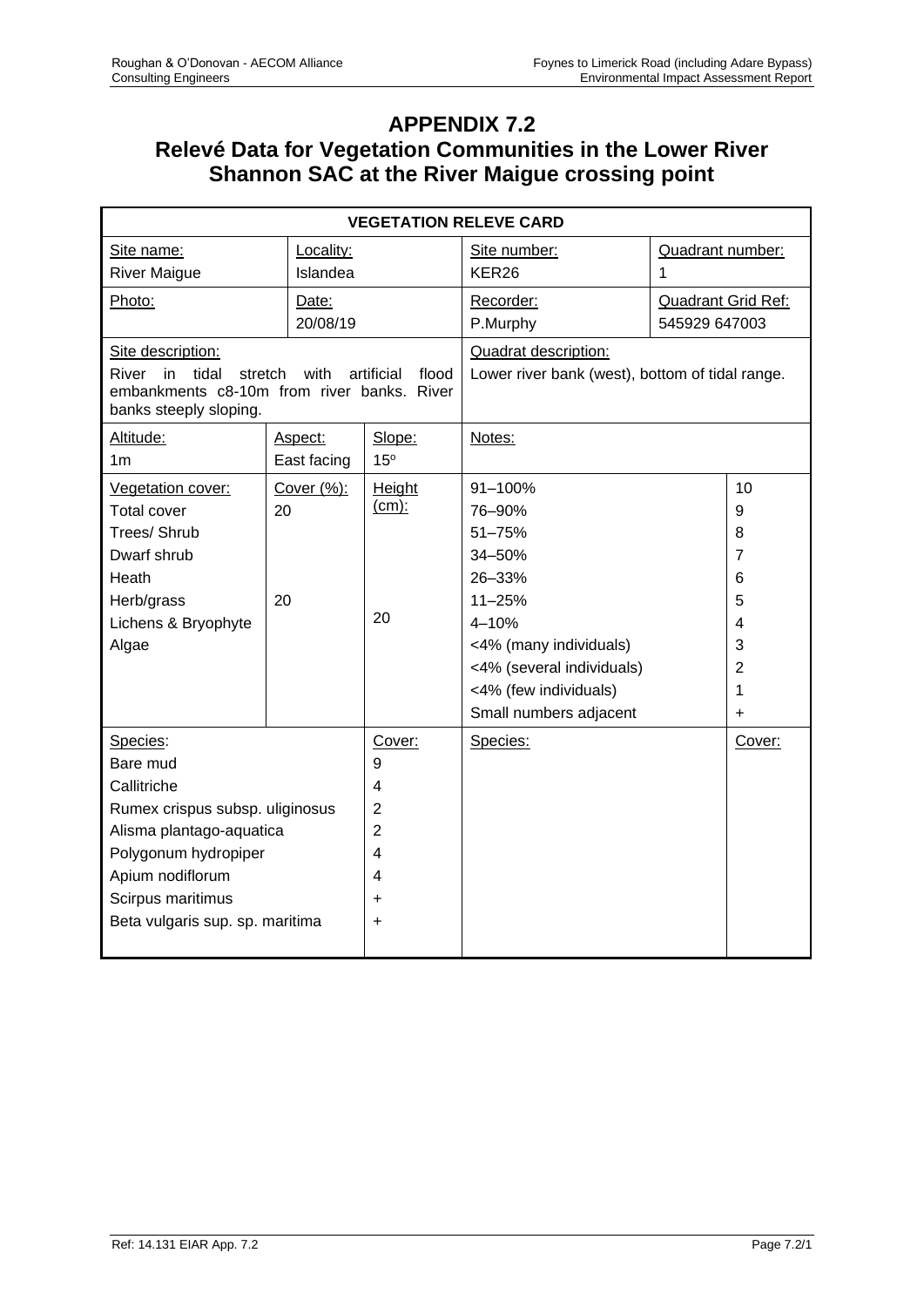| <b>VEGETATION RELEVE CARD</b>                                                                                    |           |                |                     |                                                                                          |                           |                |  |  |
|------------------------------------------------------------------------------------------------------------------|-----------|----------------|---------------------|------------------------------------------------------------------------------------------|---------------------------|----------------|--|--|
| Site name:                                                                                                       | Locality: |                |                     | Site number:                                                                             | Quadrant number:          |                |  |  |
| <b>River Maigue</b>                                                                                              | Islandea  |                |                     | KER <sub>26</sub>                                                                        | $\overline{2}$            |                |  |  |
| Photo:                                                                                                           |           | Date:          |                     | Recorder:                                                                                | <b>Quadrant Grid Ref:</b> |                |  |  |
|                                                                                                                  |           | 20/08/19       |                     | P.Murphy                                                                                 |                           |                |  |  |
| Site description:<br>tidal<br>River<br>in<br>with<br>stretch<br>embankments c8-10m from river banks. River banks |           |                | artificial<br>flood | <b>Quadrat description:</b><br>Mid to upper river bank (west), middle of tidal<br>range. |                           |                |  |  |
| steeply sloping with level / gently sloping terrace to<br>flood embankment.                                      |           |                |                     |                                                                                          |                           |                |  |  |
| Altitude:                                                                                                        |           | Aspect:        | Slope:              | Notes:                                                                                   |                           |                |  |  |
| 1.5m                                                                                                             |           | East facing    | 25°                 |                                                                                          |                           |                |  |  |
| Vegetation cover:                                                                                                |           | Cover (%):     | Height (cm):        | 91-100%                                                                                  |                           | 10             |  |  |
| <b>Total cover</b>                                                                                               | 100       |                |                     | 76-90%                                                                                   |                           | 9              |  |  |
| Trees/ Shrub                                                                                                     |           |                |                     | 51-75%                                                                                   |                           | 8              |  |  |
| Dwarf shrub                                                                                                      |           |                |                     | 34-50%                                                                                   |                           | 7              |  |  |
| Heath                                                                                                            |           |                |                     | 26-33%                                                                                   |                           | 6              |  |  |
| Herb/grass                                                                                                       | 100       |                |                     | $11 - 25%$                                                                               |                           | 5              |  |  |
| Lichens & Bryophyte                                                                                              |           |                | 60                  | 4-10%                                                                                    |                           | 4              |  |  |
| Algae                                                                                                            |           |                |                     | <4% (many individuals)                                                                   |                           | 3              |  |  |
|                                                                                                                  |           |                |                     | <4% (several individuals)                                                                |                           | $\overline{2}$ |  |  |
|                                                                                                                  |           |                |                     | <4% (few individuals)                                                                    |                           | 1              |  |  |
|                                                                                                                  |           |                |                     | Small numbers adjacent                                                                   |                           | $\ddot{}$      |  |  |
| Species:                                                                                                         |           | Cover:         | Species:            |                                                                                          | Cover:                    |                |  |  |
| Phalaris arundinacea                                                                                             |           | $\overline{7}$ |                     |                                                                                          |                           |                |  |  |
| Apium nodiflorum                                                                                                 |           |                | 3                   |                                                                                          |                           |                |  |  |
| Nasturtium officinale                                                                                            |           |                | 6                   |                                                                                          |                           |                |  |  |
| Polygonum hydropiper                                                                                             |           |                | 4                   |                                                                                          |                           |                |  |  |
| Rumex crispus subsp. Uliginosus                                                                                  |           | 3              |                     |                                                                                          |                           |                |  |  |
| Myosotis scorpioides                                                                                             |           | 4              |                     |                                                                                          |                           |                |  |  |
| Mentha aquatica                                                                                                  |           | $\overline{4}$ |                     |                                                                                          |                           |                |  |  |
| Salix sp.                                                                                                        |           | 1              |                     |                                                                                          |                           |                |  |  |
| Ranunculus repens                                                                                                |           | 4              |                     |                                                                                          |                           |                |  |  |
| Carex riparia                                                                                                    |           | 4              |                     |                                                                                          |                           |                |  |  |
| Veronica beccabunga                                                                                              |           | 4              |                     |                                                                                          |                           |                |  |  |
| Solanum dulcemara                                                                                                |           | 1              |                     |                                                                                          |                           |                |  |  |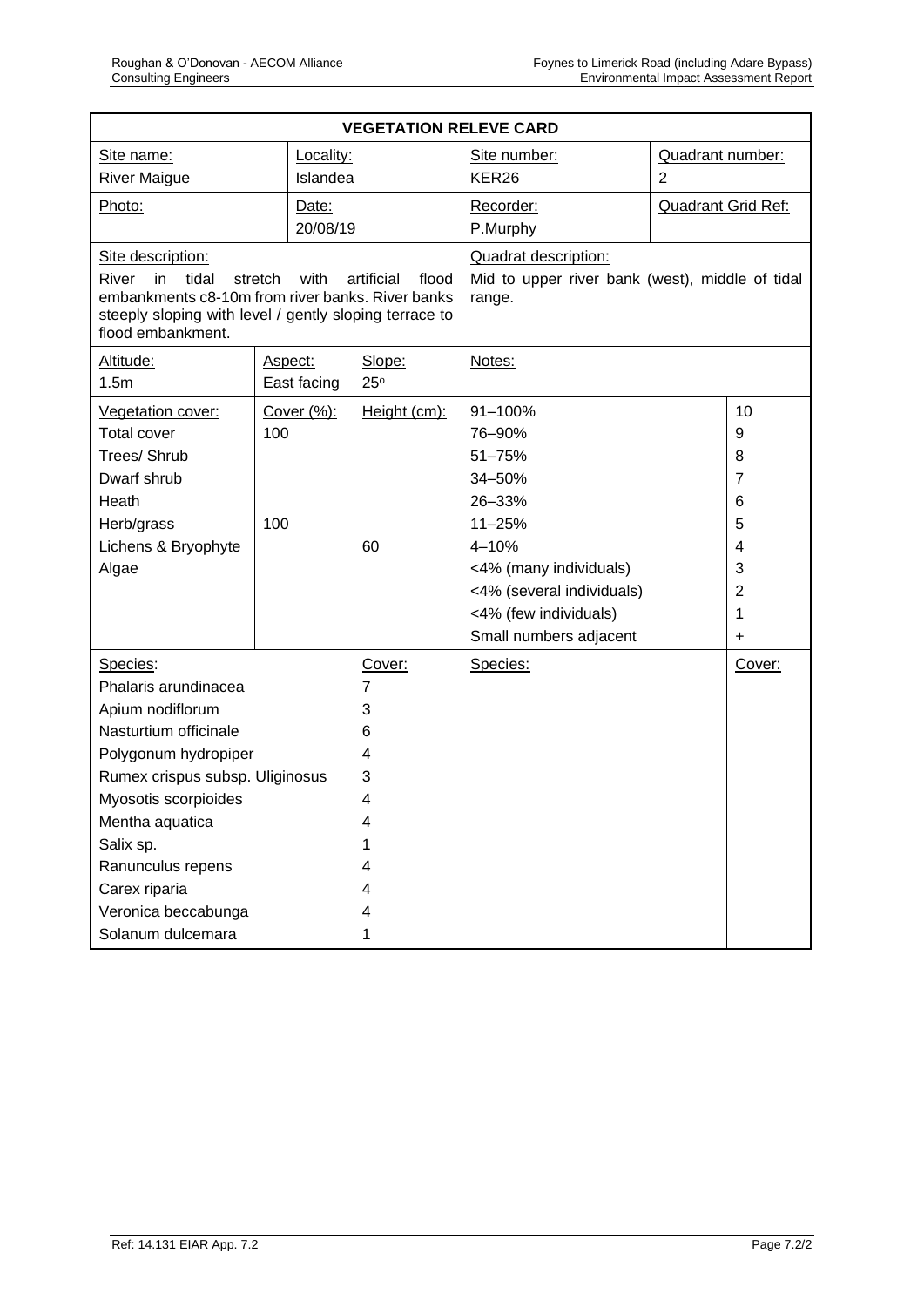| <b>VEGETATION RELEVE CARD</b>                                                                                                                                              |           |             |                     |                                                                            |                           |                |  |
|----------------------------------------------------------------------------------------------------------------------------------------------------------------------------|-----------|-------------|---------------------|----------------------------------------------------------------------------|---------------------------|----------------|--|
| Site name:                                                                                                                                                                 | Locality: |             |                     | Site number:                                                               | Quadrant number:          |                |  |
| <b>River Maigue</b>                                                                                                                                                        | Islandea  |             |                     | KER <sub>26</sub>                                                          | 3                         |                |  |
| Photo:                                                                                                                                                                     |           | Date:       |                     | Recorder:                                                                  | <b>Quadrant Grid Ref:</b> |                |  |
|                                                                                                                                                                            |           | 20/08/19    |                     | P.Murphy                                                                   |                           |                |  |
| Site description:                                                                                                                                                          |           |             |                     | <b>Quadrat description:</b>                                                |                           |                |  |
| tidal<br>River<br>in<br>stretch<br>with<br>embankments c8-10m from river banks. River banks<br>steeply sloping with level / gently sloping terrace to<br>flood embankment. |           |             | artificial<br>flood | From upper river bank (west) to toe of flood<br>embankment. Cattle access. |                           |                |  |
| Altitude:                                                                                                                                                                  |           | Aspect:     | Slope:              | Notes:                                                                     |                           |                |  |
| 3.5 <sub>m</sub>                                                                                                                                                           |           | East facing | $5^{\circ}$         |                                                                            |                           |                |  |
| Vegetation cover:                                                                                                                                                          |           | Cover (%):  | Height (cm):        | 91-100%                                                                    |                           | 10             |  |
| <b>Total cover</b>                                                                                                                                                         | 100       |             |                     | 76-90%                                                                     |                           | 9              |  |
| Trees/ Shrub                                                                                                                                                               |           |             |                     | 51-75%                                                                     |                           | 8              |  |
| Dwarf shrub                                                                                                                                                                |           |             |                     | 34-50%                                                                     |                           | 7              |  |
| Heath                                                                                                                                                                      |           |             |                     | 26-33%                                                                     |                           | 6              |  |
| Herb/grass                                                                                                                                                                 | 100       |             |                     | $11 - 25%$                                                                 |                           | 5              |  |
| Lichens & Bryophyte                                                                                                                                                        |           |             | 60-90               | 4-10%                                                                      |                           |                |  |
| Algae                                                                                                                                                                      |           |             |                     | <4% (many individuals)                                                     |                           | 3              |  |
|                                                                                                                                                                            |           |             |                     | <4% (several individuals)                                                  |                           | $\overline{2}$ |  |
|                                                                                                                                                                            |           |             |                     | <4% (few individuals)                                                      |                           | 1              |  |
|                                                                                                                                                                            |           |             |                     | Small numbers adjacent                                                     |                           | $\ddot{}$      |  |
| Species:                                                                                                                                                                   |           |             | Cover:              | Species:                                                                   |                           | Cover:         |  |
| Glyceria fluitans                                                                                                                                                          |           |             | $\overline{4}$      |                                                                            |                           |                |  |
| Agrostis stolonifera                                                                                                                                                       |           |             | 7                   |                                                                            |                           |                |  |
| Juncus acutiflorus                                                                                                                                                         |           | 4           |                     |                                                                            |                           |                |  |
| Juncus effuses                                                                                                                                                             |           |             | 4                   |                                                                            |                           |                |  |
| Ranunculus repens                                                                                                                                                          |           |             | 5                   |                                                                            |                           |                |  |
| Veronica beccabunga                                                                                                                                                        |           |             | 5                   |                                                                            |                           |                |  |
| Myosotis scorpioides                                                                                                                                                       |           |             | 5                   |                                                                            |                           |                |  |
| Scrophularia nodosa                                                                                                                                                        |           |             | 3                   |                                                                            |                           |                |  |
| Senecio aquatilis                                                                                                                                                          |           | 3           |                     |                                                                            |                           |                |  |
| Nasturtium officinale                                                                                                                                                      |           | 3           |                     |                                                                            |                           |                |  |
| Rumex crispus                                                                                                                                                              |           |             | 3                   |                                                                            |                           |                |  |
| Epilobium hirsutum                                                                                                                                                         |           | 1           |                     |                                                                            |                           |                |  |
| Galium palustre                                                                                                                                                            |           |             | 4                   |                                                                            |                           |                |  |
| Angelica sylvestris                                                                                                                                                        |           |             | $\overline{2}$      |                                                                            |                           |                |  |
| Trifolium repens                                                                                                                                                           |           | 5           |                     |                                                                            |                           |                |  |
| Plantago major                                                                                                                                                             |           | 2           |                     |                                                                            |                           |                |  |
| Apium nodiflorum                                                                                                                                                           |           | 1           |                     |                                                                            |                           |                |  |
| Carex riparia                                                                                                                                                              |           |             | 1                   |                                                                            |                           |                |  |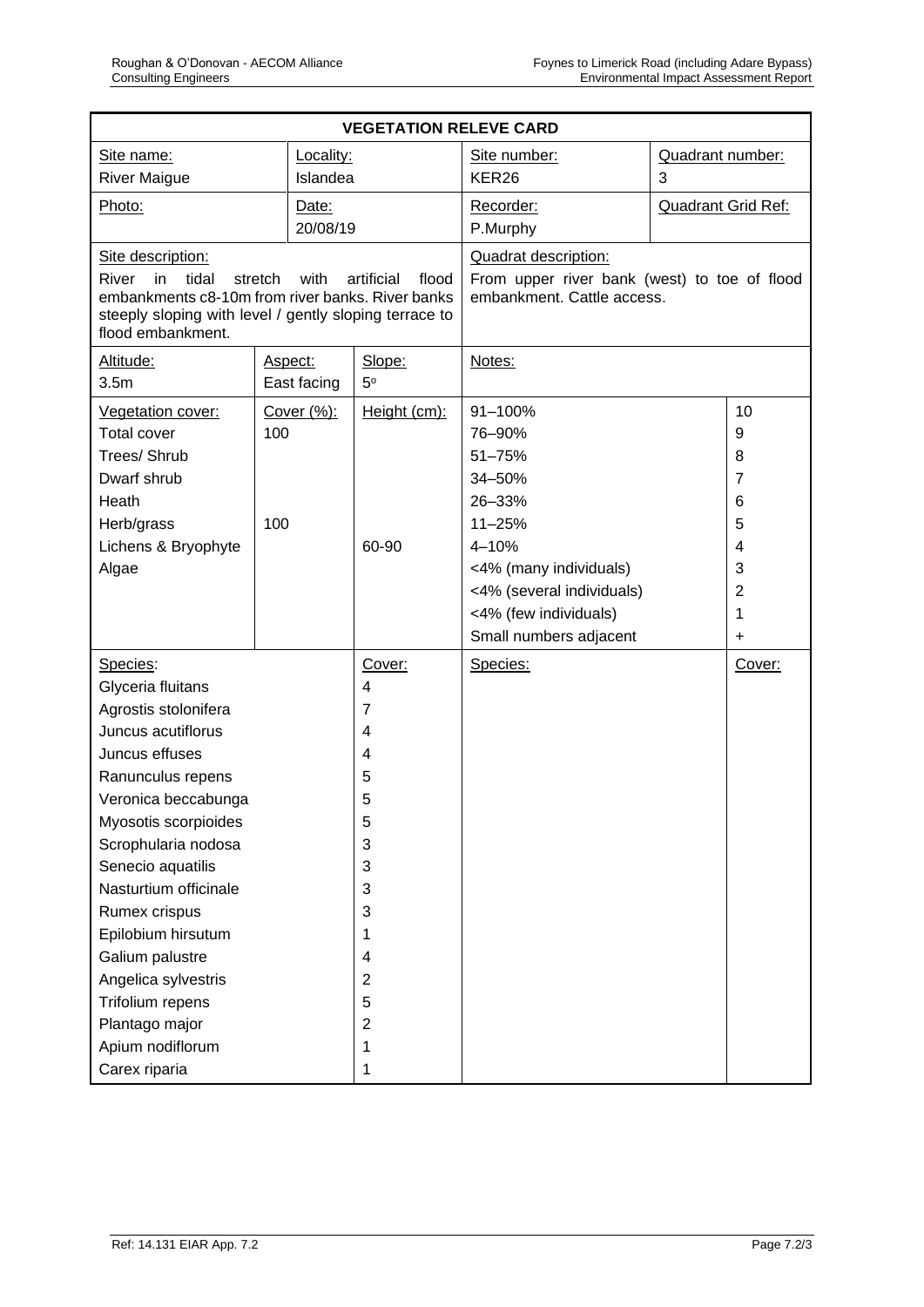| <b>VEGETATION RELEVE CARD</b>                                  |      |            |                |                                                                                     |                           |                |  |
|----------------------------------------------------------------|------|------------|----------------|-------------------------------------------------------------------------------------|---------------------------|----------------|--|
| Locality:<br>Site name:                                        |      |            | Site number:   | Quadrant number:                                                                    |                           |                |  |
| <b>River Maigue</b><br>Islandea                                |      |            | KER26          | 4                                                                                   |                           |                |  |
| Photo:                                                         |      | Date:      |                | Recorder:                                                                           | <b>Quadrant Grid Ref:</b> |                |  |
|                                                                |      | 20/08/19   |                | P.Murphy                                                                            |                           | 545887 647011  |  |
| Site description:                                              |      |            |                | <b>Quadrat description:</b>                                                         |                           |                |  |
| Drainage ditch to west of flood embankments west<br>of Maigue. |      |            |                | Instream and marginal plant community in steep<br>sided drains with c1m high banks. |                           |                |  |
| Altitude:                                                      |      | Aspect:    | Slope:         | Notes:                                                                              |                           |                |  |
| 3.5 <sub>m</sub>                                               | Open |            |                |                                                                                     |                           |                |  |
| Vegetation cover:                                              |      | Cover (%): | Height (cm):   | 91-100%                                                                             |                           | 10             |  |
| <b>Total cover</b>                                             | 100  |            |                | 76-90%                                                                              |                           | 9              |  |
| Trees/ Shrub                                                   |      |            |                | 51-75%                                                                              |                           | 8              |  |
| Dwarf shrub                                                    |      |            |                | 34-50%                                                                              |                           | $\overline{7}$ |  |
| Heath                                                          |      |            |                | 26-33%                                                                              |                           | 6              |  |
| Herb/grass                                                     | 100  |            |                | $11 - 25%$                                                                          |                           | 5              |  |
| Lichens & Bryophyte                                            |      |            | 60-90          | 4-10%                                                                               |                           | 4              |  |
| Algae                                                          |      |            |                | <4% (many individuals)                                                              |                           | 3              |  |
|                                                                |      |            |                | <4% (several individuals)                                                           |                           | $\overline{2}$ |  |
|                                                                |      |            |                | <4% (few individuals)                                                               |                           | 1              |  |
|                                                                |      |            |                | Small numbers adjacent                                                              |                           | $\ddot{}$      |  |
| Species:                                                       |      | Cover:     | Species:       |                                                                                     | Cover:                    |                |  |
| Potamogeton natans                                             |      | 4          |                |                                                                                     |                           |                |  |
| Sparganium erectum                                             |      |            | 4              |                                                                                     |                           |                |  |
| Phalaris arundinacea                                           |      |            | 6              |                                                                                     |                           |                |  |
| Carex riparia                                                  |      |            | 4              |                                                                                     |                           |                |  |
| Lemna minor                                                    |      |            | 5              |                                                                                     |                           |                |  |
| Callitriche sp.                                                |      | 5          |                |                                                                                     |                           |                |  |
| Nasturtium officinale                                          |      | 6          |                |                                                                                     |                           |                |  |
| Alisma plantago-aquatica                                       |      |            |                |                                                                                     |                           |                |  |
| Glyceria fluitans                                              |      |            | $\overline{2}$ |                                                                                     |                           |                |  |
| Lythrum salicaria                                              |      |            | 5              |                                                                                     |                           |                |  |
| Filipendula ulmaria                                            |      |            | 3              |                                                                                     |                           |                |  |
| Equisetum fluviatile                                           |      |            | 3              |                                                                                     |                           |                |  |
| Urtica dioica                                                  |      |            | 4              |                                                                                     |                           |                |  |
| Agrostis stolonifera                                           |      | 4          |                |                                                                                     |                           |                |  |
| Arrhenatherum elatius                                          |      | 4          |                |                                                                                     |                           |                |  |
| Juncus acutiflorus                                             |      |            | 2              |                                                                                     |                           |                |  |
| Myosotis scorpioides                                           |      |            | 4              |                                                                                     |                           |                |  |
| Scrophularia nodosa                                            |      |            | 1              |                                                                                     |                           |                |  |
| Epilobium hirsutum                                             |      | 1          |                |                                                                                     |                           |                |  |
| Galium palustre                                                |      | 1          |                |                                                                                     |                           |                |  |
| Angelica sylvestris                                            |      | 1          |                |                                                                                     |                           |                |  |
| Valeriana officinalis                                          |      | 3          |                |                                                                                     |                           |                |  |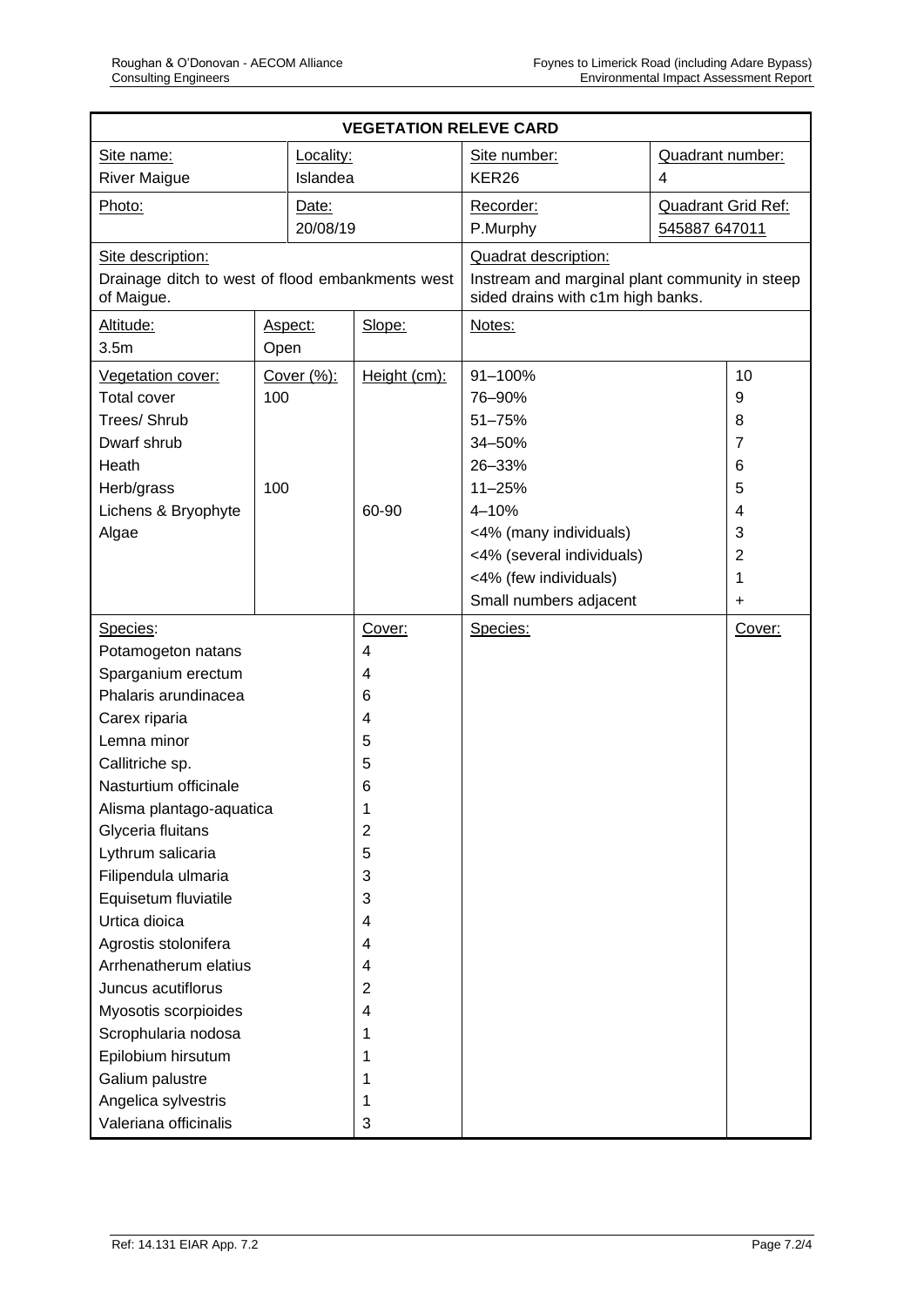| <b>VEGETATION RELEVE CARD</b>                                                                                                                           |                 |                     |                                                                                |                           |                |  |  |  |
|---------------------------------------------------------------------------------------------------------------------------------------------------------|-----------------|---------------------|--------------------------------------------------------------------------------|---------------------------|----------------|--|--|--|
| Site name:                                                                                                                                              | Locality:       |                     | Site number:<br>Quadrant number:                                               |                           |                |  |  |  |
| <b>River Maigue</b>                                                                                                                                     | Islandea        |                     | KER26                                                                          | 4                         |                |  |  |  |
| Photo:                                                                                                                                                  | Date:           |                     | Recorder:                                                                      | <b>Quadrant Grid Ref:</b> |                |  |  |  |
|                                                                                                                                                         | 20/08/19        |                     | P.Murphy                                                                       | 545953 646999             |                |  |  |  |
| Site description:                                                                                                                                       |                 |                     | <b>Quadrat description:</b>                                                    |                           |                |  |  |  |
| tidal<br>River<br>in<br>embankments c8-10m from river banks. River banks<br>steeply sloping with level / gently sloping terrace to<br>flood embankment. | stretch<br>with | artificial<br>flood | Mid to upper river bank (east), middle of tidal<br>range.                      |                           |                |  |  |  |
| Altitude:                                                                                                                                               | Aspect:         | Slope:              | Notes:                                                                         |                           |                |  |  |  |
| 1.5m                                                                                                                                                    | West facing     | $25^{\circ}$        | OPW clearance of woody veg. Drift brash at<br>upper flood mark. Cattle access. |                           |                |  |  |  |
| Vegetation cover:                                                                                                                                       | Cover (%):      | Height (cm):        | 91-100%                                                                        |                           | 10             |  |  |  |
| <b>Total cover</b>                                                                                                                                      | 100             |                     | 76-90%                                                                         |                           | 9              |  |  |  |
| Trees/ Shrub                                                                                                                                            | 10              |                     | 51-75%                                                                         |                           | 8              |  |  |  |
| Dwarf shrub                                                                                                                                             |                 | 200                 | 34-50%                                                                         |                           | $\overline{7}$ |  |  |  |
| Heath                                                                                                                                                   |                 |                     | 26-33%                                                                         |                           | 6              |  |  |  |
| Herb/grass                                                                                                                                              | 90              |                     | $11 - 25%$                                                                     |                           | 5              |  |  |  |
| Lichens & Bryophyte                                                                                                                                     |                 | 60                  | 4-10%                                                                          |                           | 4              |  |  |  |
| Algae                                                                                                                                                   |                 |                     | <4% (many individuals)                                                         |                           | 3              |  |  |  |
|                                                                                                                                                         |                 |                     | <4% (several individuals)                                                      |                           | $\overline{2}$ |  |  |  |
|                                                                                                                                                         |                 |                     | <4% (few individuals)                                                          |                           | 1              |  |  |  |
|                                                                                                                                                         |                 |                     | Small numbers adjacent                                                         |                           | +              |  |  |  |
| Species:                                                                                                                                                |                 | Cover:              | Species:                                                                       |                           | Cover:         |  |  |  |
| Nasturtium officinale                                                                                                                                   |                 | $\overline{7}$      |                                                                                |                           |                |  |  |  |
| Rumex crispus subsp. Uliginosus                                                                                                                         |                 | 3                   |                                                                                |                           |                |  |  |  |
| Polygonum hydropiper                                                                                                                                    |                 | 4                   |                                                                                |                           |                |  |  |  |
| Apium nodiflorum                                                                                                                                        |                 | 5                   |                                                                                |                           |                |  |  |  |
| Salix sp.                                                                                                                                               |                 | 4                   |                                                                                |                           |                |  |  |  |
| Agrostis stolonifera                                                                                                                                    |                 | 5                   |                                                                                |                           |                |  |  |  |
| Ranunculus repens                                                                                                                                       |                 | 5                   |                                                                                |                           |                |  |  |  |
| Sparganium erectum                                                                                                                                      |                 | 2                   |                                                                                |                           |                |  |  |  |
| Phalaris arundinacea                                                                                                                                    |                 | $\overline{2}$      |                                                                                |                           |                |  |  |  |
| Myosotis scorpioides                                                                                                                                    |                 | 3                   |                                                                                |                           |                |  |  |  |
| Senecio aquaticus                                                                                                                                       |                 | $\overline{2}$      |                                                                                |                           |                |  |  |  |
| Mentha aquatica                                                                                                                                         |                 | 3                   |                                                                                |                           |                |  |  |  |
| Lemna minor                                                                                                                                             |                 | 4                   |                                                                                |                           |                |  |  |  |
| Carex riparia                                                                                                                                           |                 | $\overline{2}$      |                                                                                |                           |                |  |  |  |
| Veronica beccabunga                                                                                                                                     |                 | $\overline{2}$      |                                                                                |                           |                |  |  |  |